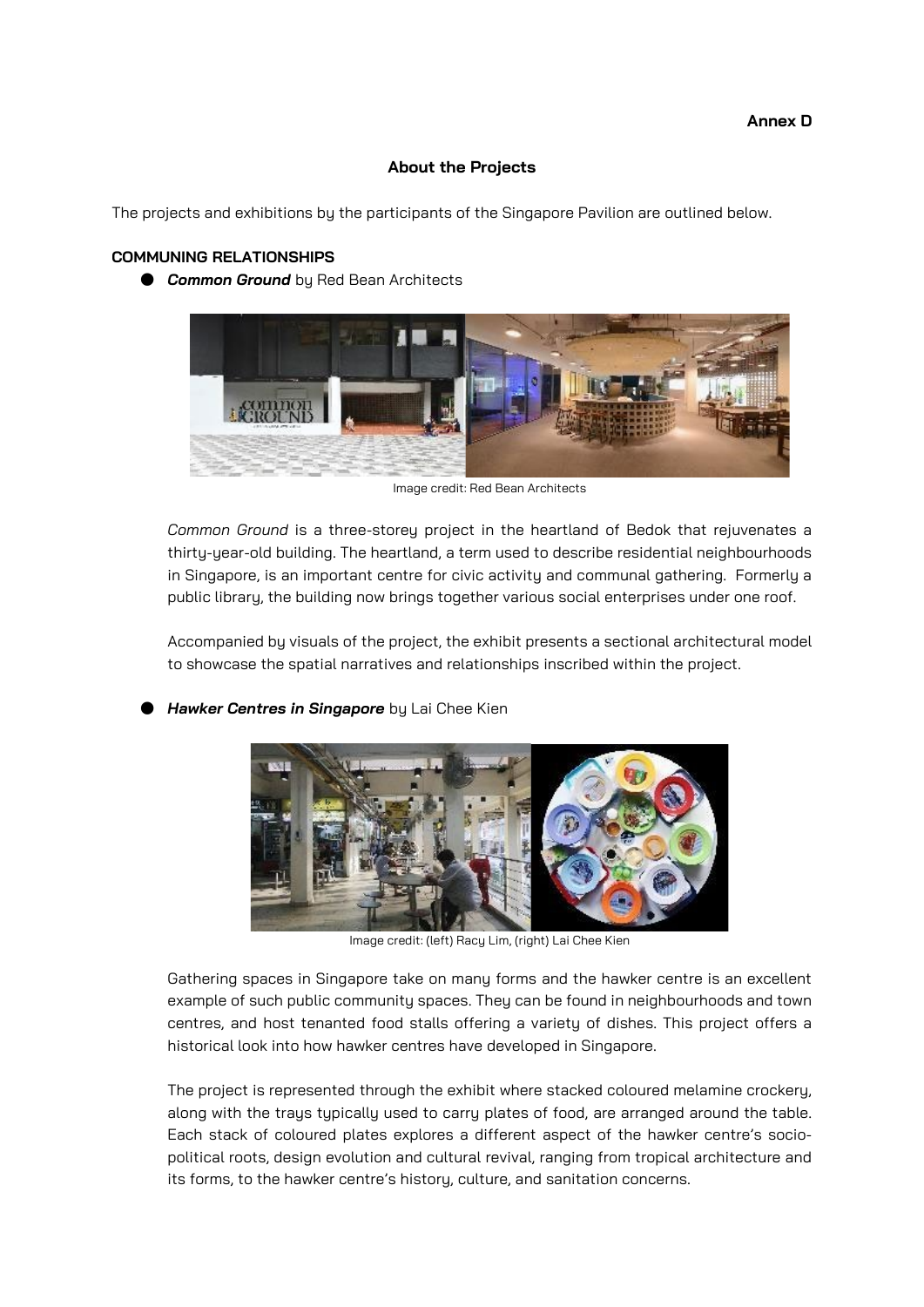**Syncretically, Eclectically - 'Haw Par' Have We Come?** by Studio Lapis + Eugene Tan + Jerome Ng Xinhao



Image credit: Ernest Goh

Historically, recreational spaces in pre-independence Singapore were few and far between. Given this context, Haw Par Villa stands out in the collective memory of many Singaporeans. Haw Par Villa was built in 1937 by Aw Boon Haw, a businessman and philanthropist. It housed the Aw family mansion, and its gardens were open to the public. Known for its fantastical depictions of Chinese mythologies and philosophical stories, it became an important site for public education, leisure, and cultural history.

Built in collaboration with artists Eugene Tan and Jerome Ng, this installation draws on the visual language and narratives of dioramas, which have become synonymous with Haw Par Villa. The compound's rich architectural history is conceptualised as three main portions, each corresponding to key landmarks in the park: the mermaid pool, the rockery changing room and the Villa itself. The exhibit brings together and re-interprets memories of the numerous artefacts and intricate settings within the park.



**Pulau Ubin Lives** by Studio DO: Pulau

Image credit: Studio DO: Pulau

Pulau Ubin is an island that sits northeast of mainland Singapore, and houses a number of wooden Malay houses that are raised slightly above ground. The settlements on Pulau Ubin are called *kampung*, a term which comes from the Malay verb *berkampung* (coming together). Houses on Pulau Ubin have typically functioned as gathering spaces in facilitating dialogue within the community. The proposed restoration of four wooden Malay houses on Pulau Ubin presents a new frontier for architectural and landscape conservation in Singapore, and this installation introduces the houses as objects of interest and sites of knowledge exchange and interaction.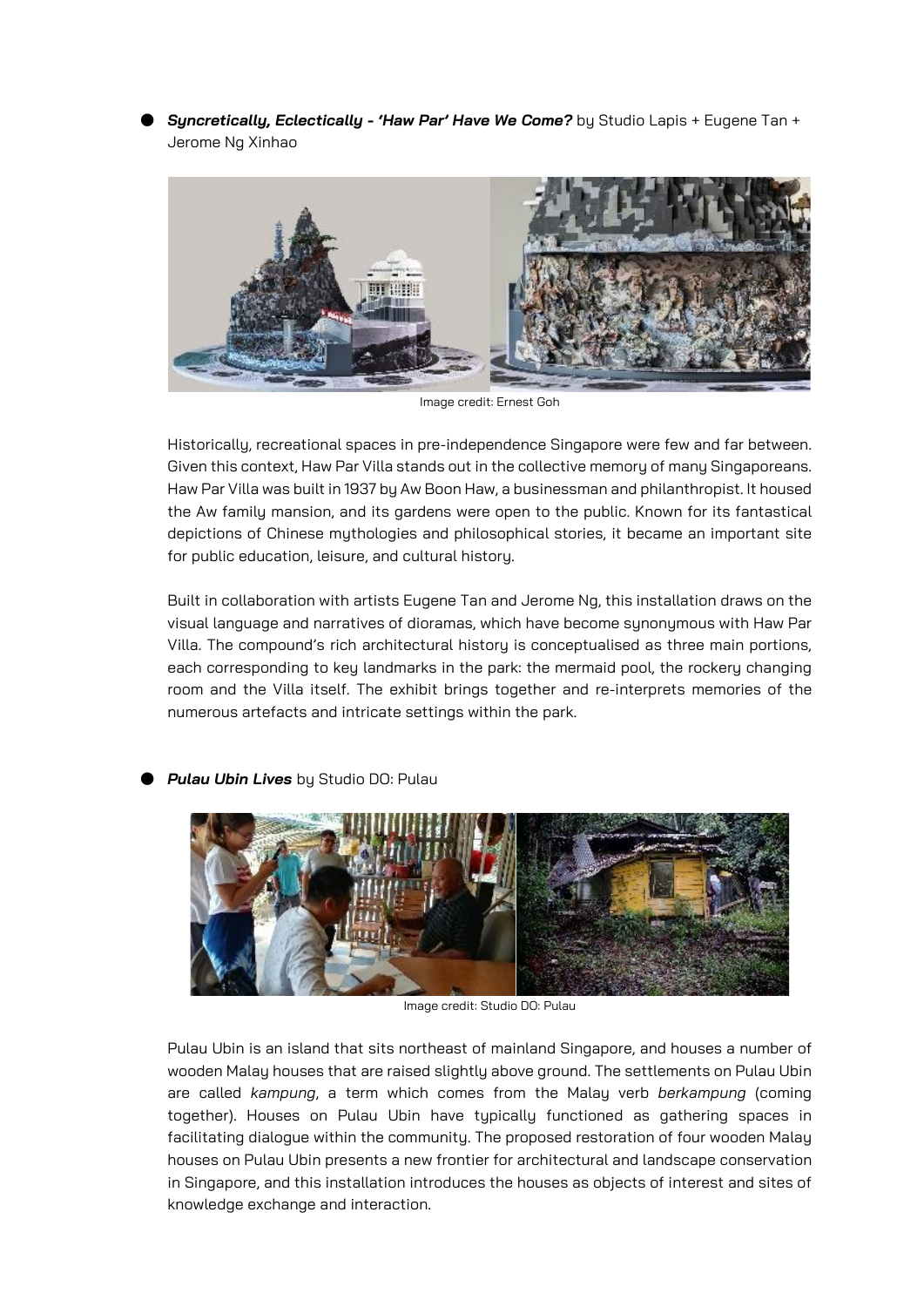The exhibit includes a historical timeline of Pulau Ubin and a summary of its recent developments. Selected architectural models are used to discuss *kampung* houses in relation to vernacular architecture, construction and building codes. It highlights the relationship Pulau Ubin shares with mainland Singapore and its role in Singapore's nationbuilding efforts. These materials are further enriched by interviews conducted with the island's residents.

## **FRAMING RELATIONSHIPS**

● *Kampung Admiralty* by WOHA



Image credit: (left) Darren Soh, (right) Patrick Bingham-Hall

Completed in 2017, *Kampung Admiralty* is Singapore's first integrated public housing development for seniors. Complementing the housing units for senior citizens are a mix of public facilities and services in this one-stop integrated complex. The 0.9-hectare site employs a layered 'club sandwich' approach, with a community plaza at the lowest level, a medical centre at the middle level, and a community park with universally-designed apartments at the top level. These integrated services, as well as other social and commercial amenities, support intergenerational bonding and turn the development into the new heart of the community.

The exhibit presents a series of videos illustrating how the residents inhabit, engage, and interact within this unique development.



# **Our Tampines Hub** by DP Architects

Image Credits: DP Architects

*Our Tampines Hub* is an integrated lifestyle town hub in the neighbourhood of Tampines. An existing single-use stadium and sports hall was transformed to accommodate a variety of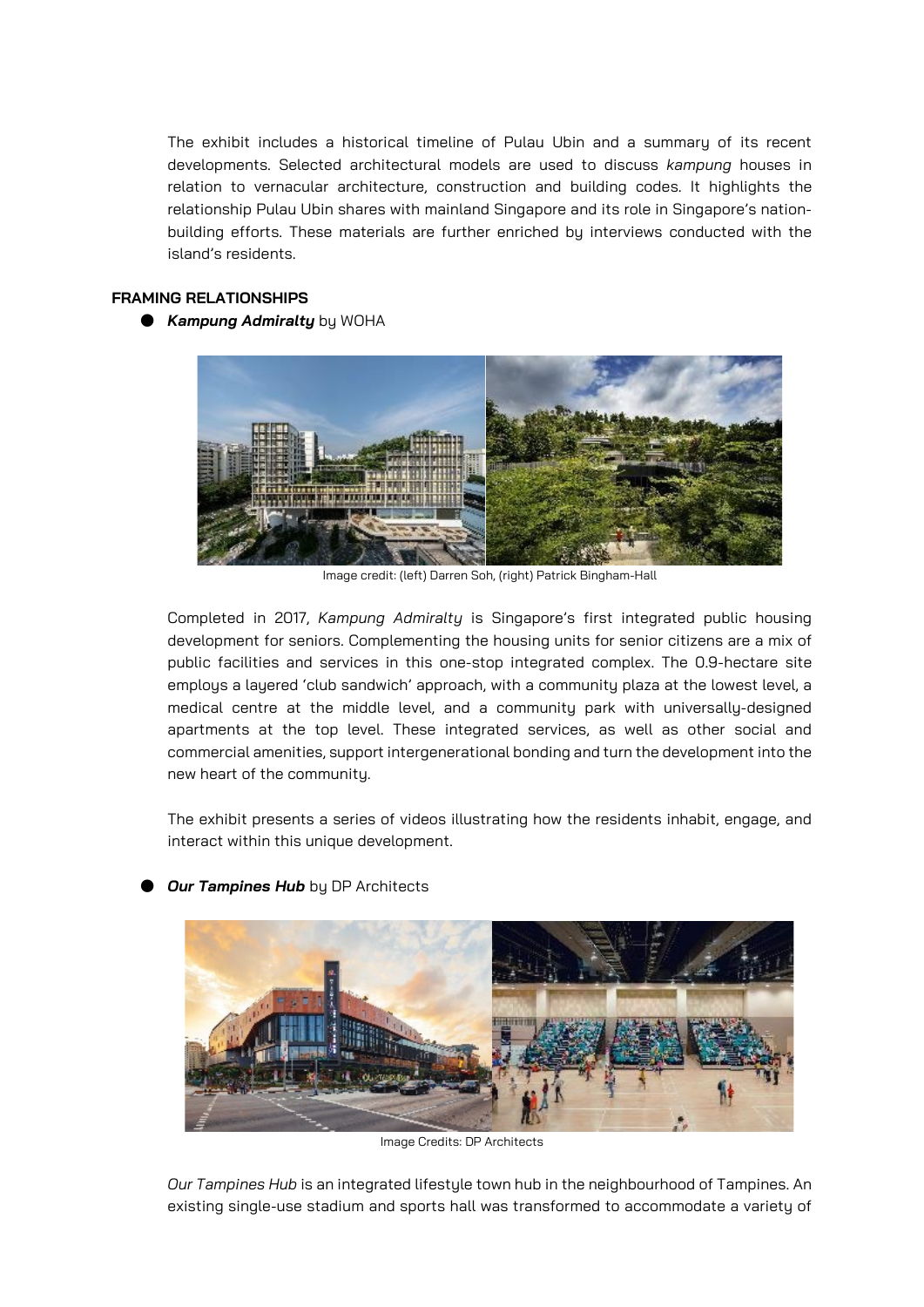facilities. Our Tampines Hub holds over thirty community, sports, cultural, civic and lifestyle facilities, while designing co-sharing spaces for twelve governmental agencies and statutory boards. This integration is manifested in the interlocking spaces and cluster of facilities within. Through participatory design, it is co-created for, by, and with the residents of Tampines as a truly people-centric community destination for all.

The project showcases a pulled-out architectural model accompanied with videos documenting the different spaces in this integrated hub.

**Temasek Shophouse** by Surbana Jurong



Image credit: Kenny Pek, Stillusion Photography

Temasek Shophouse is nestled in Dhoby Ghaut, a prime retail area in central Singapore. Currently, it is a co-working facility and a testbed for sustainable initiatives. The shophouse building was originally built for wealthy Chinese merchants in the 1920s and had undergone multiple change of hands before it was left vacant for almost a decade prior to its reincarnation. The architects struck a balance between respecting the shophouse's architectural fabric and refreshing its interior for its present purposes.

Using augmented reality (AR), interiors of the shophouse are projected onto an architectural model to bring to life the different spatial narratives within.

**Rail Corridor: Choa Chu Kang Housing Development** by MKPL Architects



Image credit: MKPL Architects

The *Rail Corridor: Choa Chu Kang Integrated Housing Development* was a scheme submitted for a competition held by the Urban Redevelopment Authority (URA). The Rail Corridor was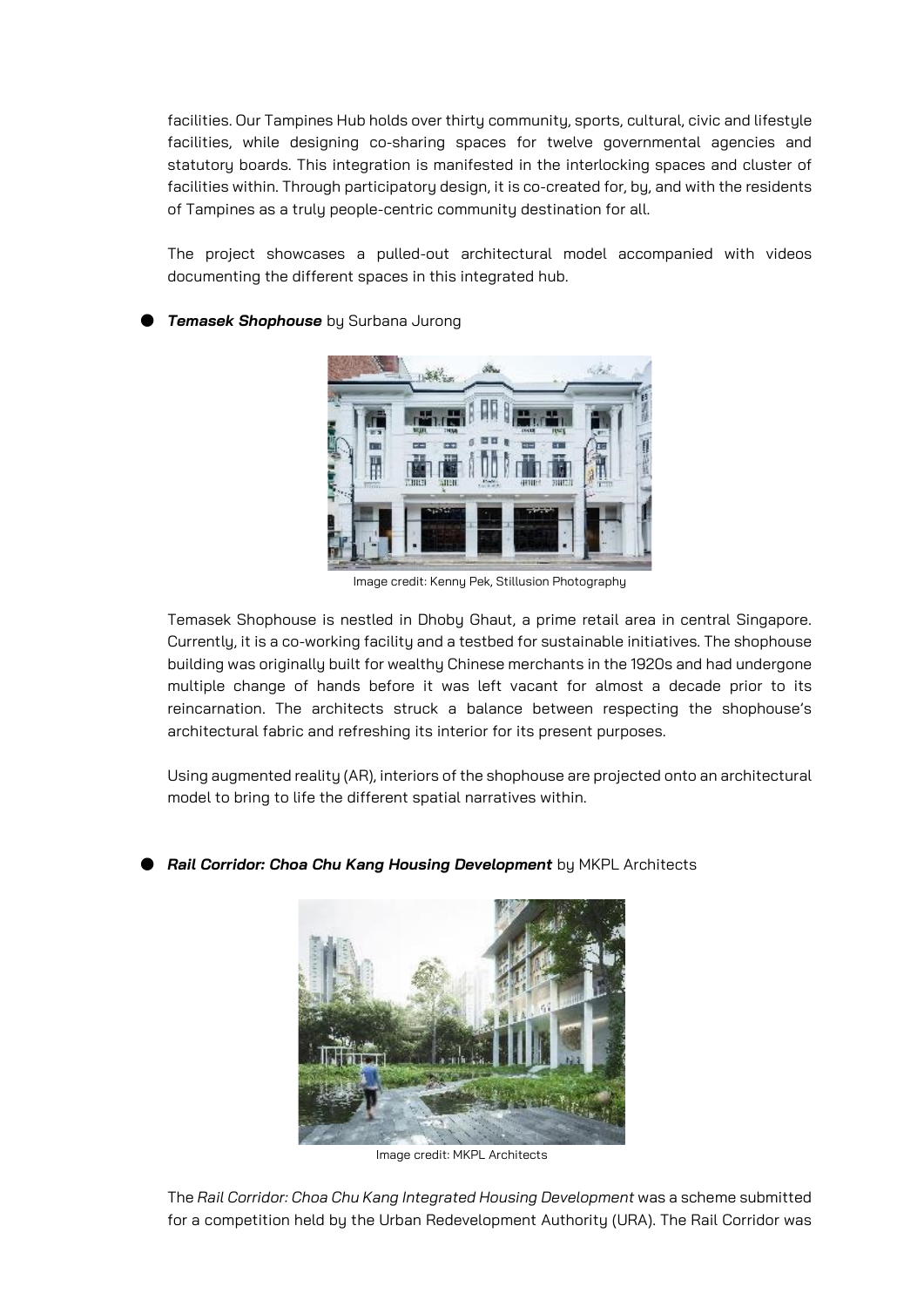a railway line that connected Singapore to the Malay Peninsula. This scheme reimagines the corridor as a 24-kilometre belt that celebrates Singapore's biodiversity. It proposes that it is possible to integrate both nature and the built environment. This allows ecological growth to take place alongside strategic construction and development. The nearby Pang Sua Canal is re-conceptualised as a natural floodplain, dissolving its hard concrete boundaries and making it an integral part of the design. By doing so, land is freed up to accommodate a 50-metre linear forest down the length of the site. It infuses the Rail Corridor with a green function, to reflect a deeper connection between community and nature.

This investigation of our spatial relationship with nature, unique to the Rail Corridor site is brought up in the architectural model presented at the Singapore Pavilion.

## **UNCOVERING RELATIONSHIPS**



● *Both Sides, Now* by Drama Box, ArtsWok Collaborative and Forest & Whale

Image credit: Zinkie Aw

It is sometimes said, with both candour and a tinge of macabre humour, that the two main events which bring families and friends together, are weddings and funerals. A humanised city must give dignity to death and dying. *Both Sides, Now* is a project that uses artistic processes to normalise end-of-life conversations in public spaces.

To bring across this project's narrative, the participants have placed a floral arrangement of Asiatic lilies in the centre of the table. These flowers are often seen in condolence wreaths, which are common gifts and symbolic gestures of sympathy for a family's loss. The installation further draws upon the typology of the table used. These round tables are common fixtures in Chinese funerals, particularly those that are held in the void decks of housing flats. Visitors are encouraged to spend time contemplating the questions provided. As a poetic reflection of these discussions, the lilies are allowed to wilt naturally as the exhibition runs.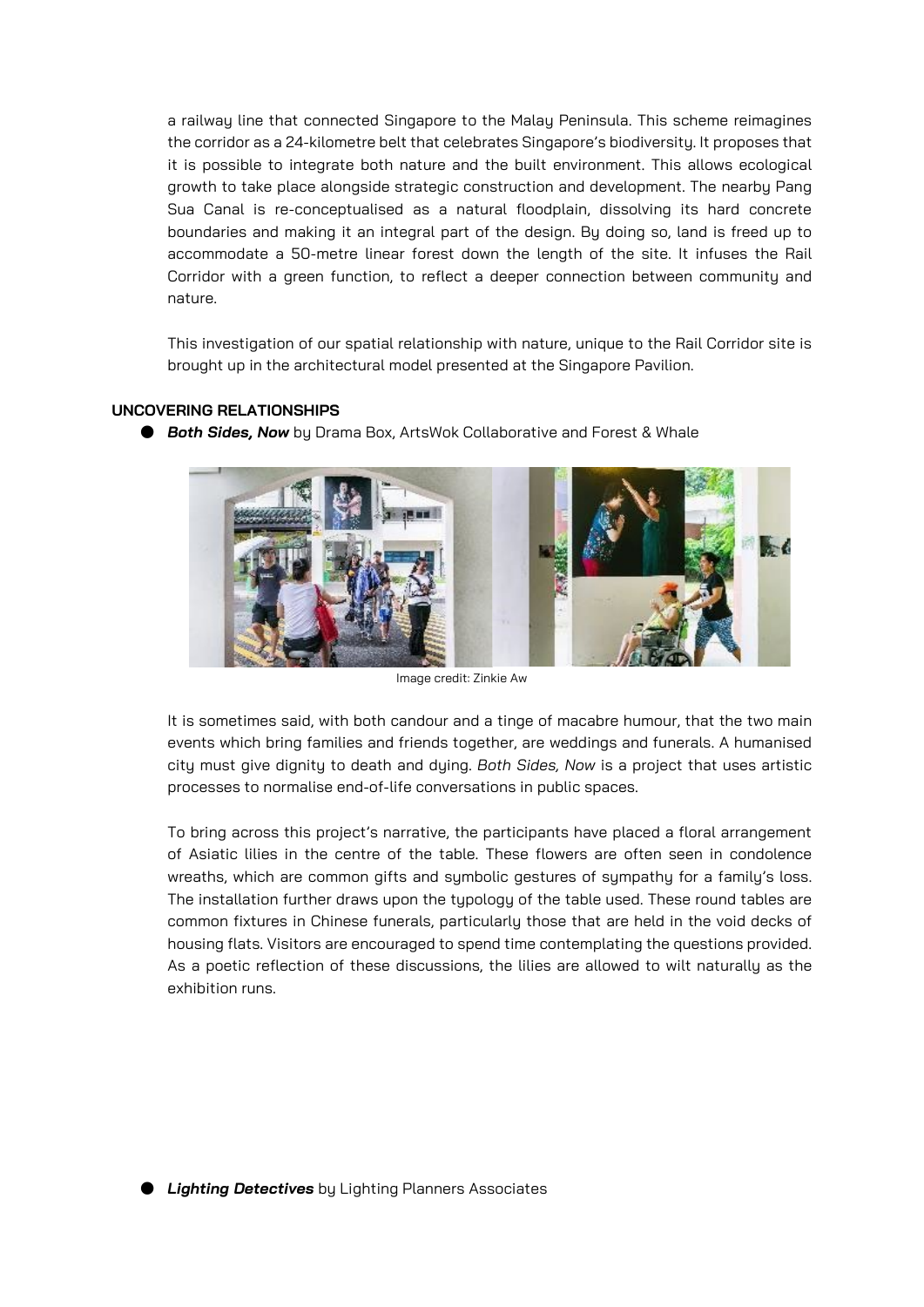

Image credit: Lighting Planners Associates

Given the immediate impact lighting has on our perception of space, *Lighting Detectives* was conceived as a group dedicated to the study of lighting culture. With an aim to review the present state of urban environmental lighting, the group engages in fieldwork and community activities to observe how light is used in the city.

The exhibit is presented through a lighting installation. A series of fabric panels is suspended from the ceiling, showcasing the history of lighting in Singapore. Automated to ascend and descend at regular intervals, the panels alternate to reveal the historical lighting fixtures within. By simultaneously revealing and concealing these lights, the group hopes to pique the visitors' curiosity. The table surface features a comprehensive overview of *Lighting Detectives*' public engagement activities in Singapore, which also showcases the non-profit group's mission.

An Ode to Smell by Hyphen Architects + Brian Khoo + Mary Ann Ng



Image credit: Brian Khoo

*An Ode to Smell* is part of an ongoing research project that examines the tumultuous relationship Singapore shares with its weather, in particular, how heat, rain and humidity shape our environmental perception. It taps into a full-bodied and sensorial experience by prioritising experiences that focus on the sense of smell, and the scent memories we have of a space.

Materials from eight locations were collected across the island, and their scents were extracted through various mediums. Visitors are invited to find out more about these scents by scanning the QR codes on the bottles and sending postcards of the selected scents to others. The project explores how scents can be subjective to each person, and how individual sensorial experiences can be shared.

● *HABIT©AT* by Atelier HOKO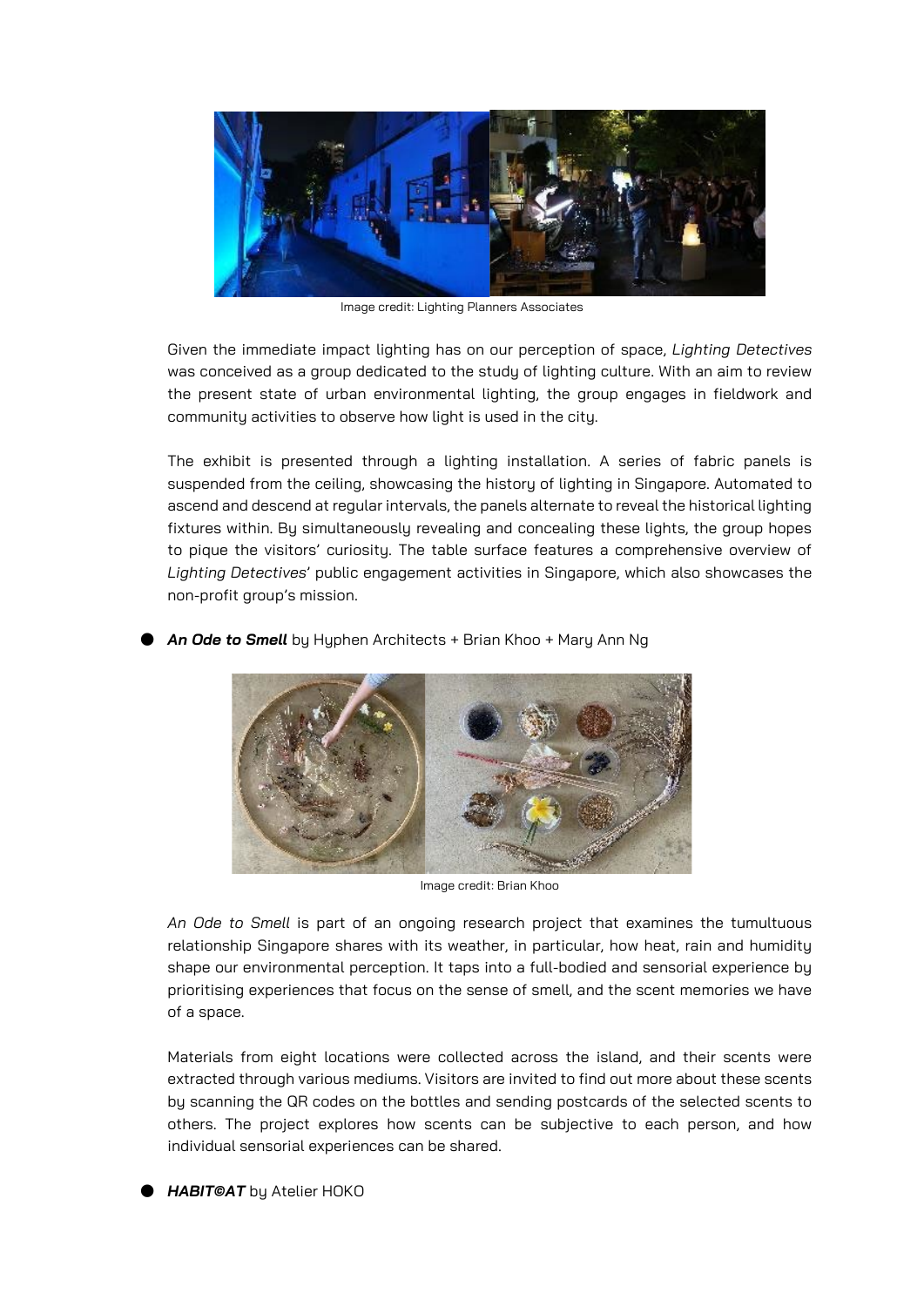

Image credit: Atelier HOKO

Built environments that are familiar to us can often look very different to someone or something else. Since we share our urban landscape with animals, we can reinvigorate our own perspectives by understanding how they navigate or experience public space. Initially conceived as a publication, *HABIT©AT* is an inquiry into how street cats in Singapore inhabit man-made spaces and urban landscapes. Street cats, or community cats as they are affectionately known, can be found in many public housing neighbourhoods around Singapore. As creatures of habit and resource, their behavioural patterns directly inform how they discern their surroundings.

This exhibit follows the daily routine of four community cats — Sister, Hua Mao, Friend and Goma — as they wander around a block of public housing flats. By following the cats for a 24-hour cycle, visitors are presented with a refreshed understanding of structures that might have otherwise gone unnoticed, such as gutters and pavements, and how they are used by these community cats as enclosures, backrests or sunbeds.

#### **IMAGINING RELATIONSHIPS**

● **Architecture of the Sharing Culture** by NUS-Tsinghua Design Research Initiative: Sharing Cities



Image credit: NUS-Tsinghua Design Research Initiative: Sharing Cities

Amongst the speculative futures offered by the projects featured in this exhibition, the proposition by the NUS-Tsinghua Design Research Initiative – Sharing Cities leans towards the notion of living together sustainably and equitably. This project's title, *Architecture of the Sharing Culture*, is both a provocation and a proclamation. In a sharing culture, individuals participate in sustained practices of togetherness characterised by the cocreation, co-management, co-ownership, and co-consumption of resources.

The exhibit illustrates how architectural spaces are shareable assets as well as an enabler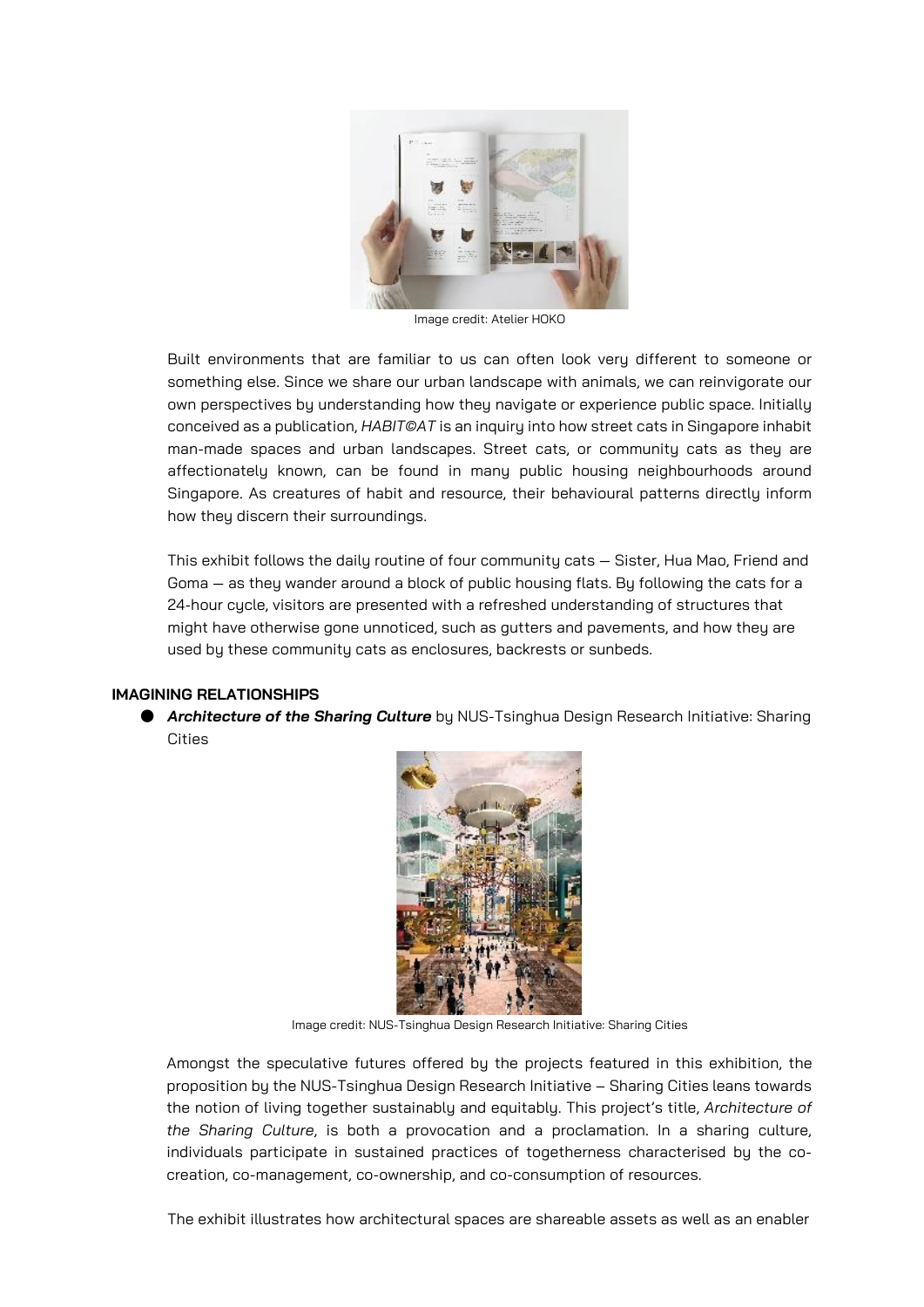for more effective distributing processes within a city.



**Future Hubrid High-Rise Commune** by Michael Budig and Oliver Heckmann

Image credit: (left) Michael Budig and Oliver Heckmann, SUTD, (right) R<sup>E</sup>AL Lab/Urban Housing Lab

Architects, designers and researchers have been grappling with what it would mean to live, work and play together in the future. With housing, future solutions might incorporate hybridised or amalgamated forms. *Future Hybrid High-Rise Commune* is a conceptual design research project that explores socially and environmentally sustainable residential buildings. It emphasises regeneration and adaptability.

The exhibit presents an imagined permanent support structure, complemented by infill modules constructed out of timber, a native Southeast Asian resource.

**Rewilding the Sky** by salad dressing



Image credit: Fabian Ong

Amidst possibilities around Singapore's future and how we will continue living together, a shift in bioethics might become plausible. *Rewilding the Sky* imagines Singapore as an urban vertical landscape where every building is crowned by a nature reserve. Today, Singapore is a city in nature and a model of biodiversity.

Going beyond our current reality, this exhibit introduces a speculative scenario that develops these ideas further. It portrays locations within Singapore's eastern and western